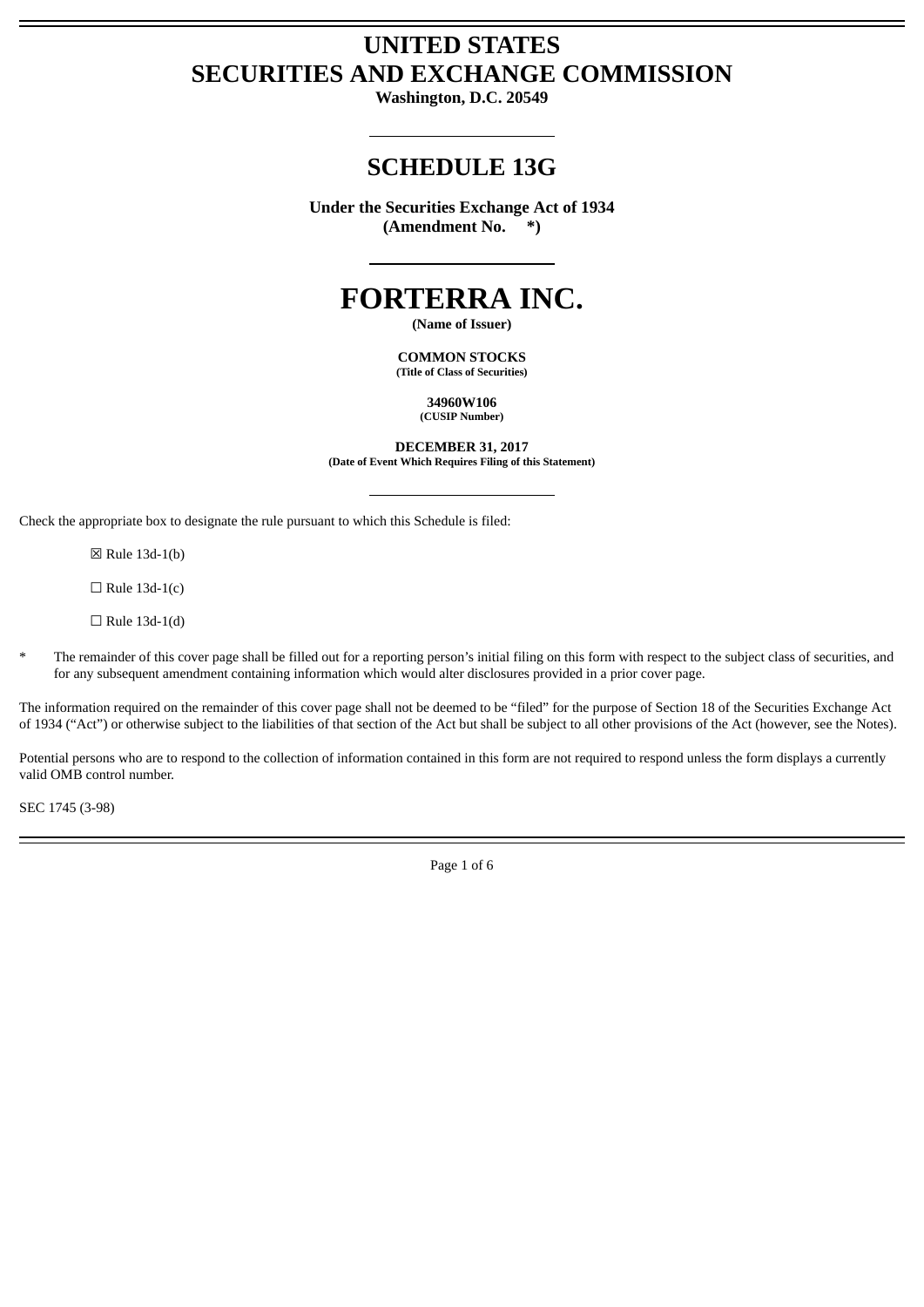|                     | NAME OF REPORTING PERSONS                                                              |                |                               |
|---------------------|----------------------------------------------------------------------------------------|----------------|-------------------------------|
|                     | IRS IDENTIFICATION NOS. OF ABOVE PERSONS (ENTITIES ONLY)                               |                |                               |
|                     |                                                                                        |                |                               |
|                     | FRONTIER CAPITAL MANAGEMENT CO., LLC.                                                  |                |                               |
| $\overline{2}$      | CHECK THE APPROPRIATE BOX IF A MEMBER OF A GROUP (See Instructions)                    |                |                               |
|                     | (a) $\Box$<br>(b) $\Box$                                                               |                |                               |
|                     |                                                                                        |                |                               |
|                     | <b>3 SEC USE ONLY</b>                                                                  |                |                               |
|                     |                                                                                        |                |                               |
|                     | CITIZENSHIP OR PLACE OF ORGANIZATION<br>4                                              |                |                               |
|                     |                                                                                        |                |                               |
|                     | <b>DELAWARE</b>                                                                        |                |                               |
|                     |                                                                                        | 5 <sup>1</sup> | <b>SOLE VOTING POWER</b>      |
|                     |                                                                                        |                |                               |
| <b>NUMBER OF</b>    |                                                                                        |                | 1,622,873                     |
|                     | <b>SHARES</b>                                                                          | 6 <sup>1</sup> | <b>SHARED VOTING POWER</b>    |
| <b>BENEFICIALLY</b> |                                                                                        |                |                               |
|                     | OWNED BY                                                                               |                |                               |
|                     | <b>EACH</b>                                                                            | 7 <sup>1</sup> | <b>SOLE DISPOSITIVE POWER</b> |
|                     | <b>REPORTING</b>                                                                       |                |                               |
|                     | <b>PERSON</b><br><b>WITH</b>                                                           |                | 3,337,684                     |
|                     |                                                                                        | $\mathsf{R}$   | SHARED DISPOSITIVE POWER      |
|                     |                                                                                        |                |                               |
|                     | 9 AGGREGATE AMOUNT BENEFICIALLY OWNED BY EACH REPORTING PERSON                         |                |                               |
|                     |                                                                                        |                |                               |
|                     | 3,337,684                                                                              |                |                               |
|                     | 10 CHECK IF THE AGGREGATE AMOUNT IN ROW (9) EXCLUDES CERTAIN SHARES (See Instructions) |                |                               |
|                     |                                                                                        |                |                               |
| 11                  | PERCENT OF CLASS REPRESENTED BY AMOUNT IN ROW 9                                        |                |                               |
|                     |                                                                                        |                |                               |
|                     | 5.193%                                                                                 |                |                               |
|                     | 12 TYPE OF REPORTING PERSON (See Instructions)                                         |                |                               |
|                     |                                                                                        |                |                               |
|                     | IA                                                                                     |                |                               |
|                     |                                                                                        |                |                               |

Page 2 of 6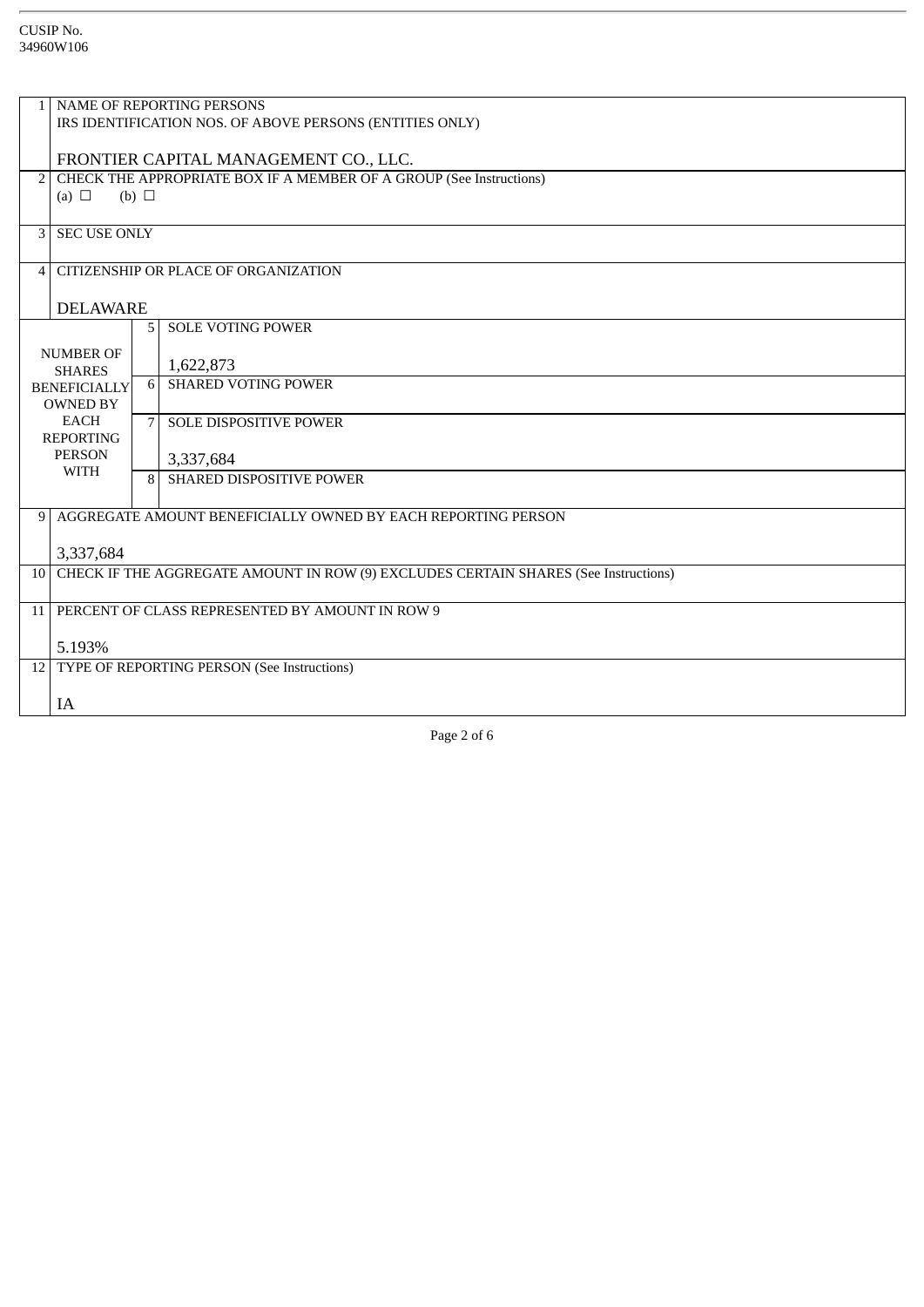CUSIP No. 34960W106

# ITEM 1.

(a) Name of Issuer: FORTERRA INC.

(b) Address of Issuer's Principal Executive Offices:

511 East John Carpenter Freeway 6th Floor Irving, TX 75062

# ITEM 2.

(a) Name of Person Filing: FRONTIER CAPITAL MANAGEMENT CO., LLC

(b) Address of Principal Business Office: 99 SUMMER STREET, BOSTON, MA 02110

(c) Citizenship: DELAWARE

(d) Title of Class of Securities: COMMON STOCKS

(e) CUSIP Number: 34960W106

Page 3 of 6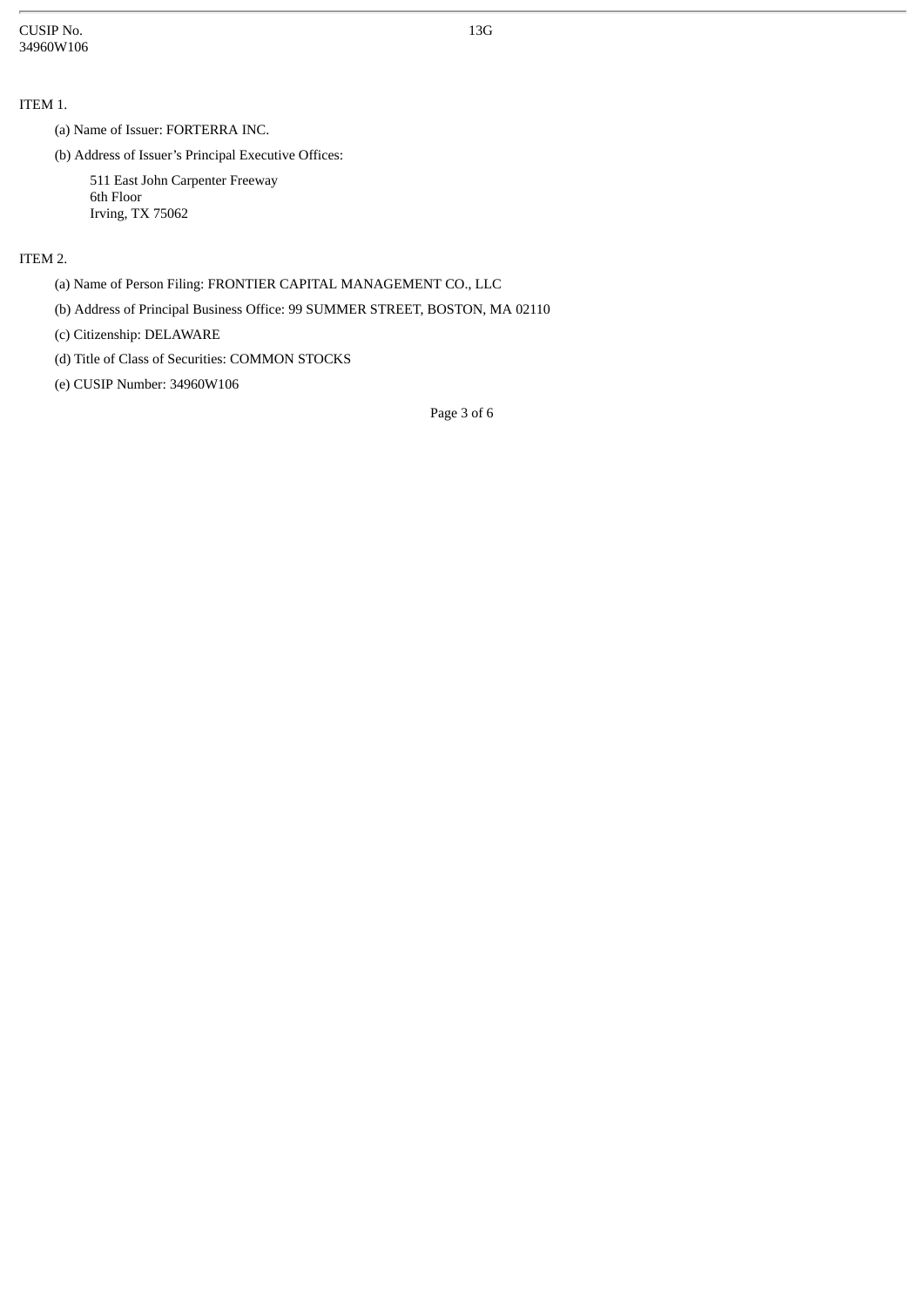13G

- ITEM 3. If this statement is filed pursuant to rule 240.13d-1(b) or 240.13d-2(b) or (c), check whether the person filing is a:
	- (a)  $\Box$  Broker or dealer registered under section 15 of the Act (15 U.S.C. 780).
	- (b)  $\Box$  Bank as defined in section 3(a)(6) of the Act (15 U.S.C. 78c).
	- (c)  $\Box$  Insurance company as defined in section 3(a)(19) of the Act (15 U.S.C. 78c).
	- (d) ☐ Investment company registered under section 8 of the Investment Company Act of 1940 (15 U.S.C. 80a-8).
	- (e)  $\boxtimes$  An investment adviser in accordance with 240.13d-1(b)(1)(ii)(E).
	- (f)  $\Box$  An employee benefit plan or endowment fund in accordance with 240.13d-1(b)(1)(ii)(F).
	- (g)  $\Box$  A parent holding company or control person in accordance with 240.13d-1(b)(1)(ii)(G)
	- (h)  $\Box$  A savings association as defined in section 3(b) of the Federal Deposit Insurance Act (12 U.S.C. 1813).
	- (i)  $\Box$  A church plan that is excluded from the definition of an investment company under section 3(c)(14) of the Investment Company Act of 1940 (15 U.S.C. 80a-3).
	- (j)  $\Box$  Group, in accordance with section 240.13d-1(b)(1)(ii)(J)

Page 4 of 6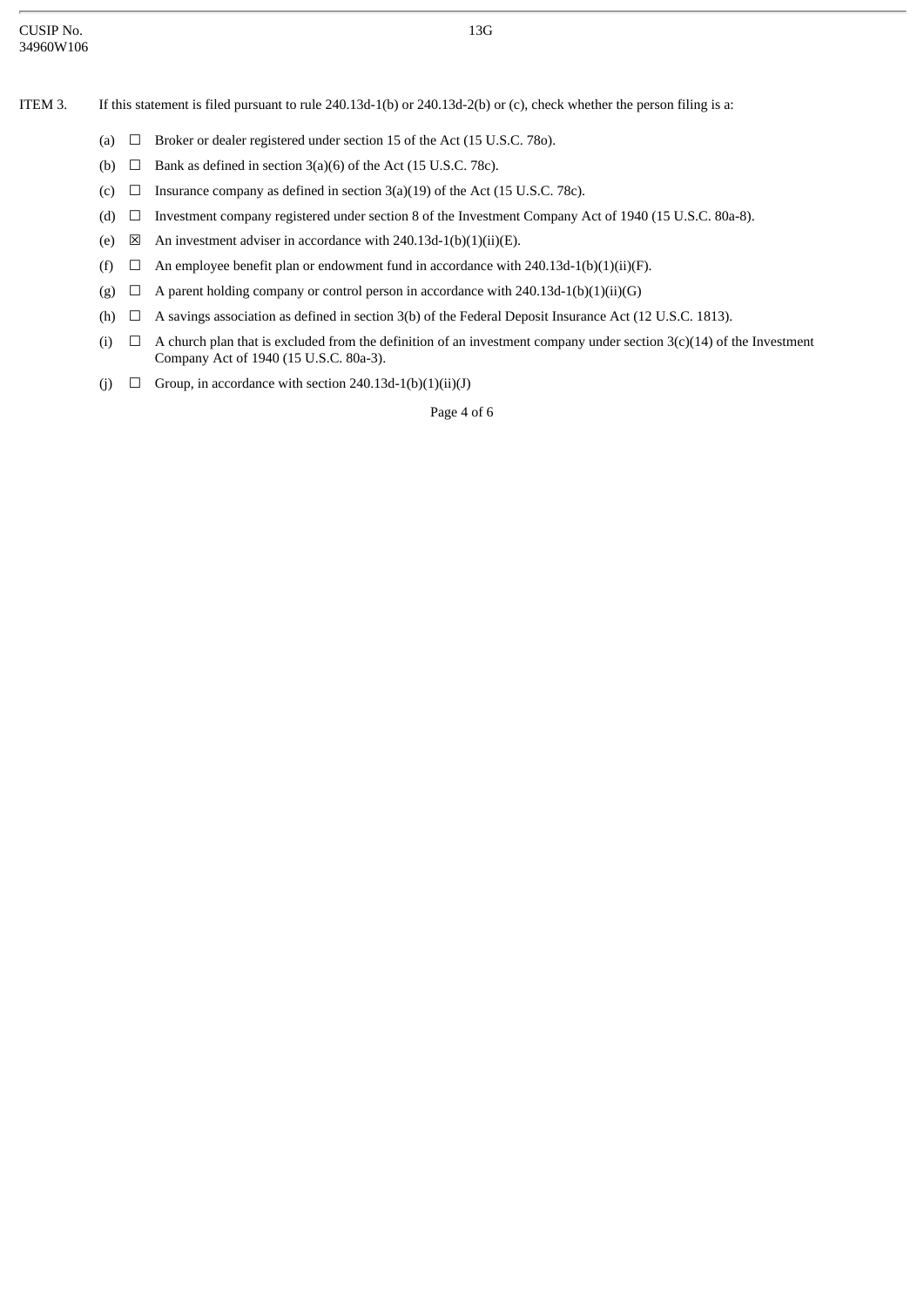CUSIP No. 34960W106

#### ITEM 4. OWNERSHIP

(a) Amount beneficially owned: 3,33,7684

(b) Percent of class: 5.193%

(c) Number of shares as to which the person has:

(i) Sole power to vote or to direct the vote. 1,622,873

(ii) Shared power to vote or to direct the vote.

(iii) Sole power to dispose or to direct the disposition of. 3,33,7684

(iv) Shared power to dispose or to direct the disposition of.

### ITEM 5. OWNERSHIP OF FIVE PERCENT OR LESS OF A CLASS

If this statement is being filed to report the fact that as of the date hereof the reporting person has ceased to be the beneficial owner of more than five percent of the class of securities, check the following [*\_\_\_\_*].

ITEM 6. OWNERSHIP OF MORE THAN FIVE PERCENT ON BEHALF OF ANOTHER PERSON

Page 5 of 6